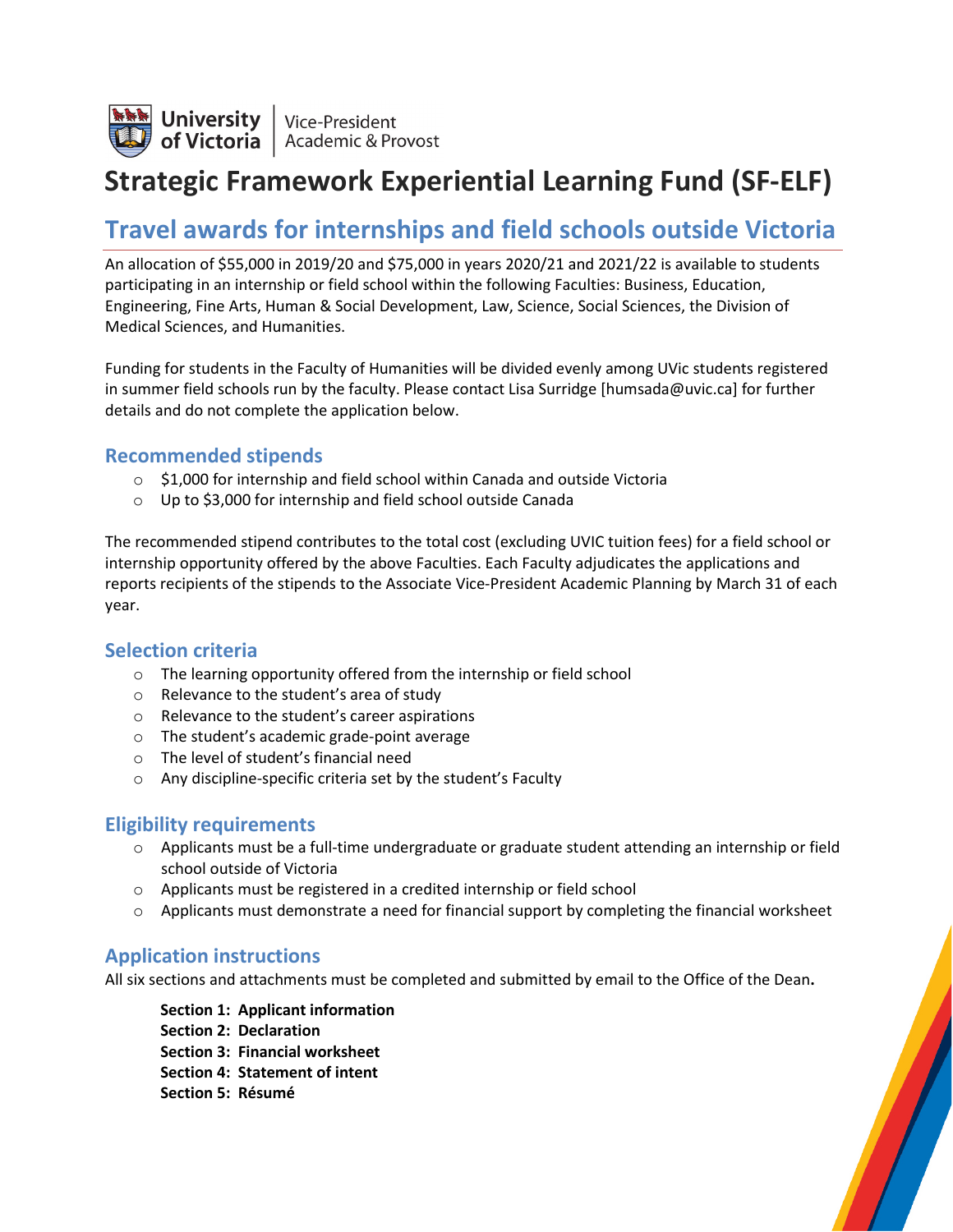### **Section 6: Transcript**

Applications must be compiled into a single PDF document in the order listed above. The PDF document must be named as: Firstname\_Lastname\_TermYear\_SF-ELF.pdf. For example, Jane\_Doe\_Fall2019\_SF-ELF.pdf.

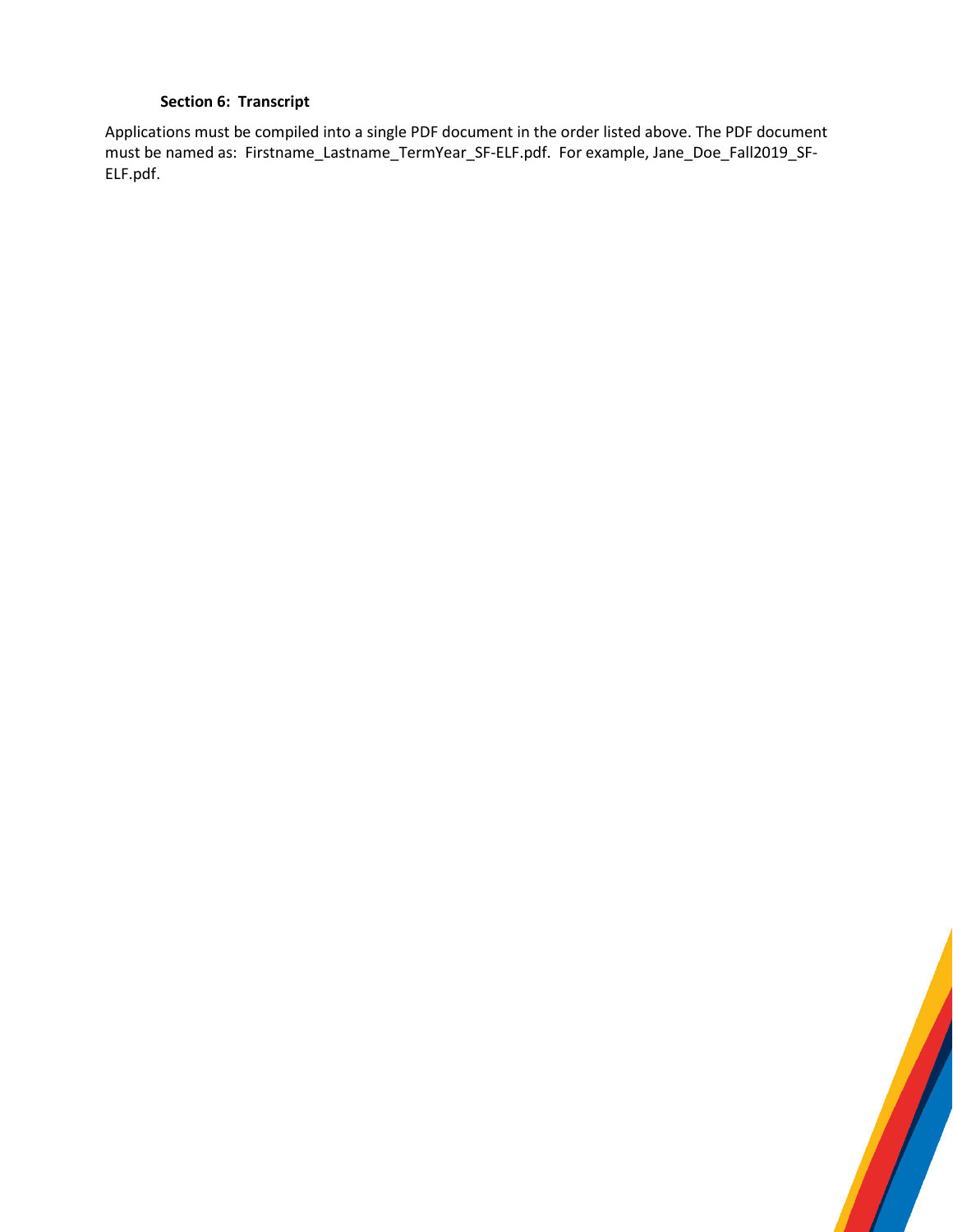

# **Strategic Framework Experiential Learning Fund (SF-ELF)**

## **Travel award application for internships and field schools**

| <b>Section 1: Applicant information</b><br><b>Full name:</b> |                                                   |                                                                 | Student ID: V00   |
|--------------------------------------------------------------|---------------------------------------------------|-----------------------------------------------------------------|-------------------|
| First name                                                   | <u> 1989 - Johann Barbara, martxa alemaniar a</u> | Last name                                                       |                   |
| Phone:                                                       |                                                   | Email:                                                          |                   |
| Title of practicum or<br>field school:                       |                                                   |                                                                 |                   |
| <b>Course code:</b>                                          |                                                   |                                                                 |                   |
| Department/Major:                                            |                                                   |                                                                 |                   |
| Level of study:                                              | Undergraduate<br>$\Box$                           | $\Box$<br>Graduate                                              |                   |
| Term information for when funding is being requested         |                                                   |                                                                 |                   |
| Term:                                                        | $\Box$<br>Fall                                    | $\Box$<br>Spring                                                | $\Box$<br>Summer  |
| Term start date:                                             |                                                   | Term end date:                                                  |                   |
|                                                              | YYYY/MM/DD                                        |                                                                 | YYYY/MM/DD        |
| Number of academic terms completed by start of placement     |                                                   |                                                                 |                   |
| <b>Practicum or Field School information</b>                 |                                                   |                                                                 |                   |
| Company/organization name (if applicable):                   |                                                   |                                                                 |                   |
| Location:                                                    |                                                   |                                                                 |                   |
| City/Town                                                    |                                                   | Province/State                                                  | Country           |
|                                                              |                                                   | Anticipated monthly remuneration from employer (if applicable): | \$                |
|                                                              |                                                   |                                                                 | Approx. CDN value |

### **Section 2: Declaration**

I hereby confirm that I meet the eligibility requirements for application for this Strategic Framework Experiential Learning Fund. I certify that the information given in this application is true and complete.

Applicant signature **Date (YYYY/MM/DD)**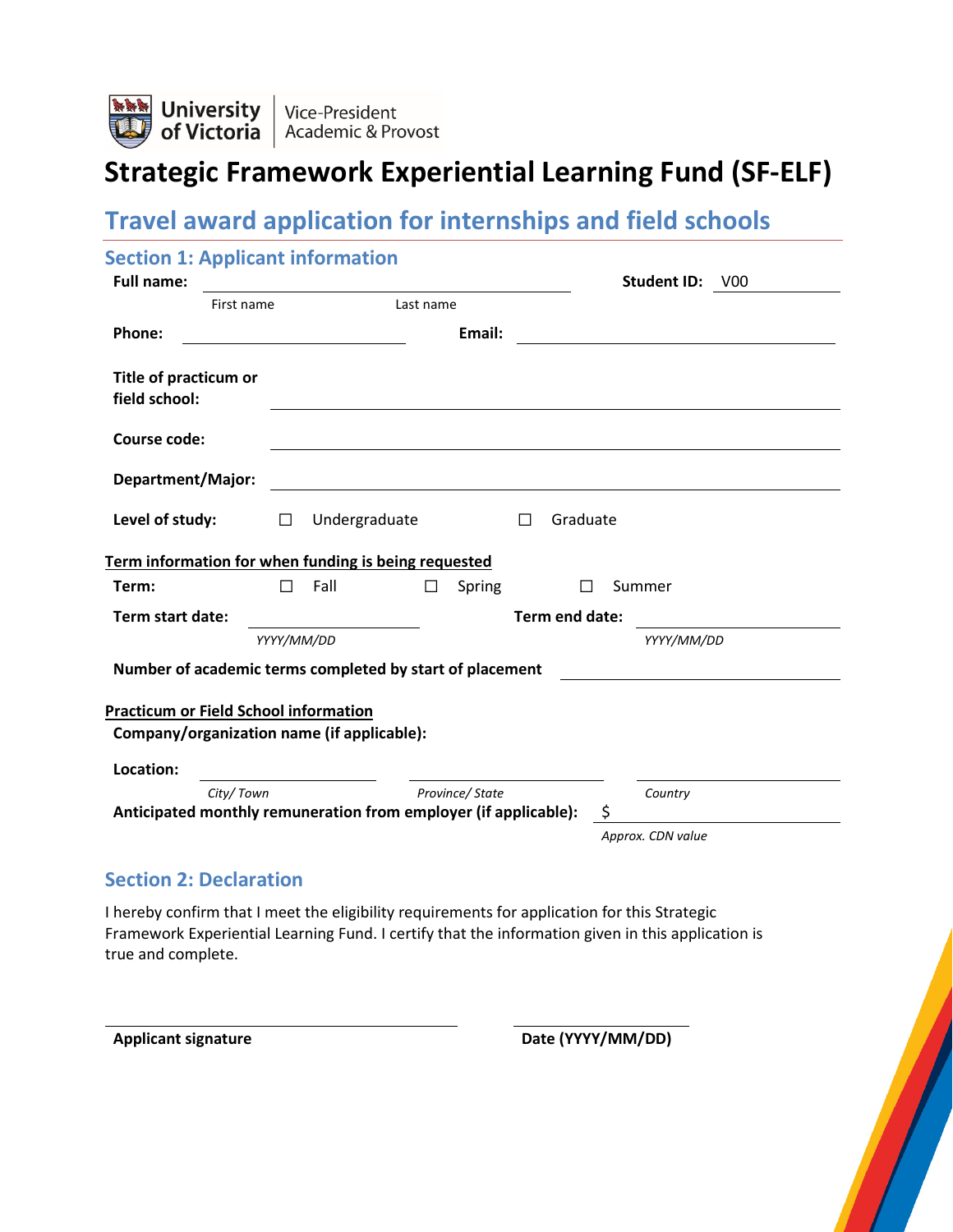## **Section 3: Financial worksheet**

Please calculate expenses and revenues over the length of the practicum placement.

| <b>Estimated revenues/stipends</b>                      | <b>Estimated expenses</b>                               |  |  |
|---------------------------------------------------------|---------------------------------------------------------|--|--|
| <b>Available funds</b>                                  | <b>Travel and living costs</b>                          |  |  |
| <b>Personal resources</b>                               | Economy airfare                                         |  |  |
| Personal savings                                        | Other relocation costs                                  |  |  |
| Other                                                   | Accommodation                                           |  |  |
|                                                         | Food                                                    |  |  |
| Loans                                                   | Health insurance/medical costs                          |  |  |
| <b>Student loans</b>                                    | Personal necessities                                    |  |  |
| Private loans                                           | Special clothing/equipment                              |  |  |
|                                                         | Local transportation                                    |  |  |
| <b>Grants and awards (confirmed)</b>                    | Entertainment/recreation/travel                         |  |  |
|                                                         | Communications (e.g. phone,<br>internet, postage, etc.) |  |  |
| Company/organization (if<br>applicable)                 |                                                         |  |  |
| Wage or stipend                                         | Other expenses (please specify)                         |  |  |
| In-kind support                                         |                                                         |  |  |
| Compensation from employer (e.g.                        |                                                         |  |  |
| travel, accommodation, etc.)                            |                                                         |  |  |
|                                                         |                                                         |  |  |
| <b>Other funding (please specify)</b>                   |                                                         |  |  |
|                                                         |                                                         |  |  |
| <b>Total available funding</b><br><b>Total expenses</b> |                                                         |  |  |
| Total available funds minus total expenses:             |                                                         |  |  |

## **Section 4: Statement of intent**

 $\mathscr{D}$  Attach a statement of intent answering the following three questions:

- 1. Brief description of your duties and/or responsibilities.
- 2. Brief outline of what you expect to learn from this experience.
- 3. Brief answer to "What were the three main criteria influencing your decision to take this opportunity outside the Victoria region?"

The statement must be no more than one page, double spaced, size 12 font.